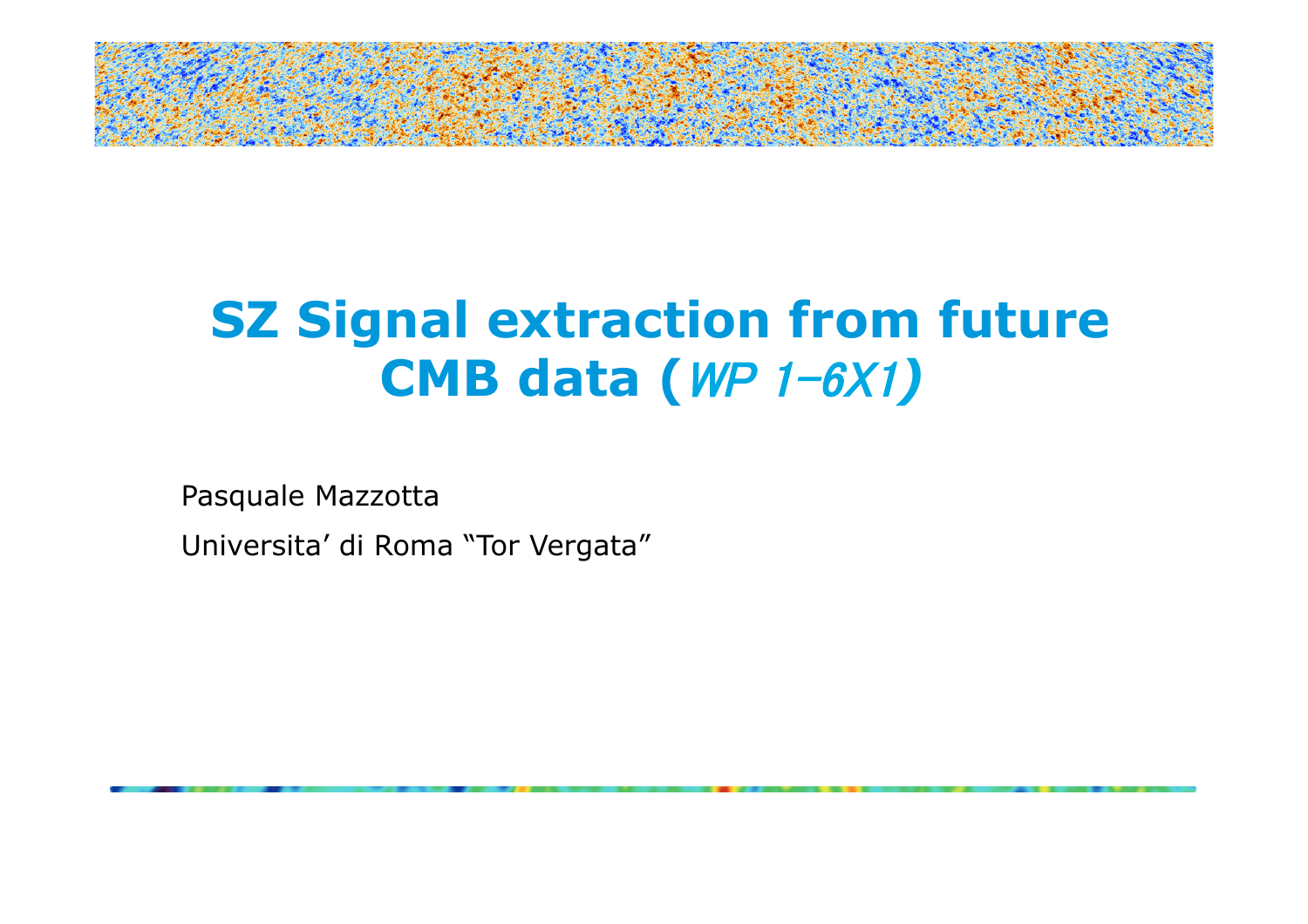## **Scientific Goals**

Main (minimal or initial) goals:

- 1.Develop and test a new imaging algorithm aiming at restoring the SZ signal to the highest resolution allowed by the local signalto-noise ratio
- 2.Study the outskirts of clusters of galaxies
- 3. Identify and reconstruct anisotropic features in the atmosphere of clusters of galaxies from SZ observations



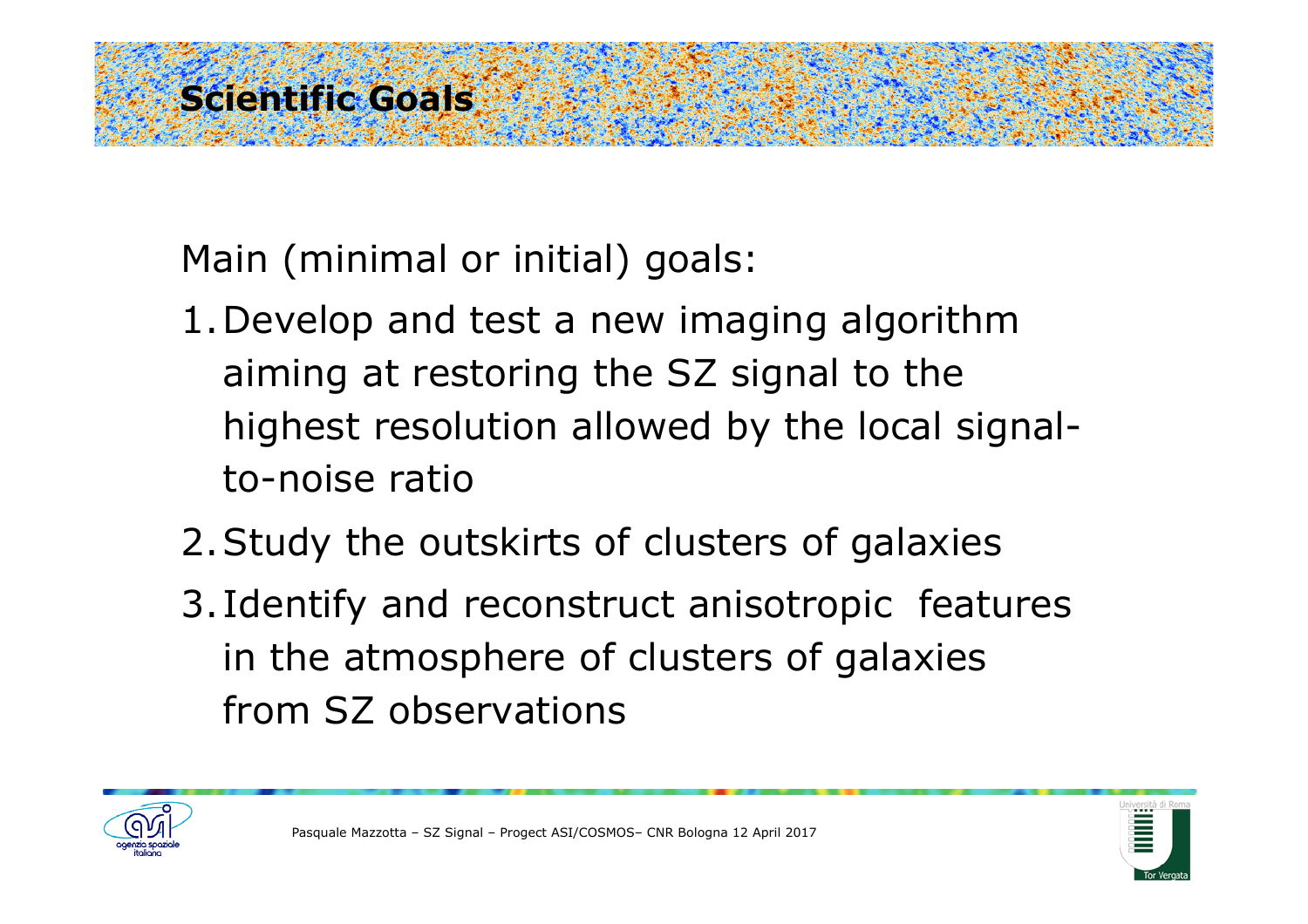#### **Deliverables**

- 1.Pressure and Compton-y maps of simulated clusters at different redshifts
- 2.Mock SZ observations
- 3.fully parametric component separation algorithm and software package
- 4.SZ map reconstruction software package that includes, curvelet analysis, denoising and Image deconvolution



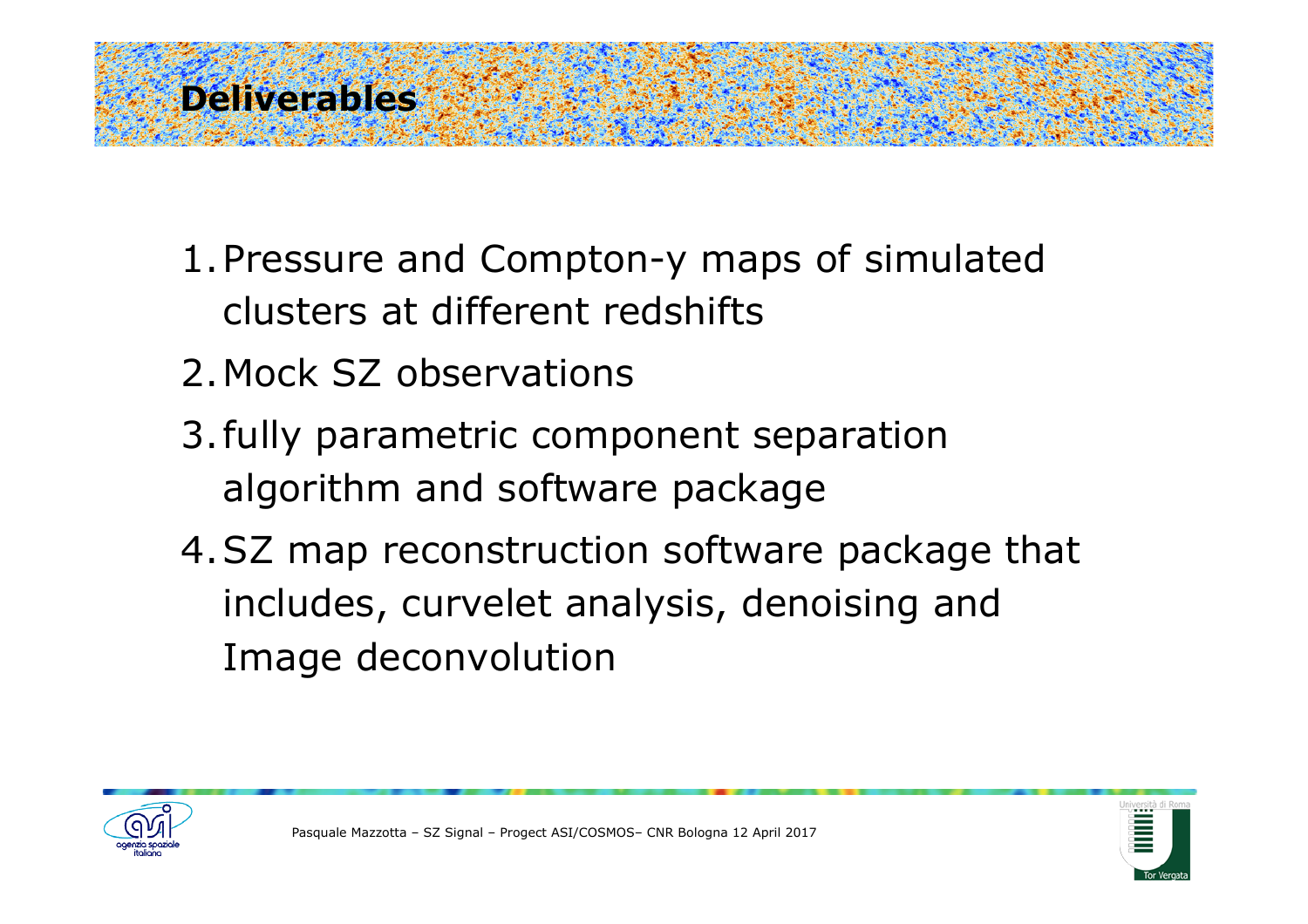#### **Update list of people and nodes involved (expected to increase even more)**

#### **Senior Researchers 6 and PhD Strudents**

- 1. Bartolo N. (Padova)
- 2. Borgani S. (Trieste)
- 3. Bourdin H. (Cambridge)
- 4. De Gasperis G (RomaTV)
- 5. Liguori M. (Padova)
- 6. Mazzotta P. (RomaTV)
- 7. Rasia E. (Trieste)

- 1. Baldi. A. S. (RomaTV)
- 2. Kozmanyan. A. (RomaTV)
- 3. Ravenni Andrea (Padova)



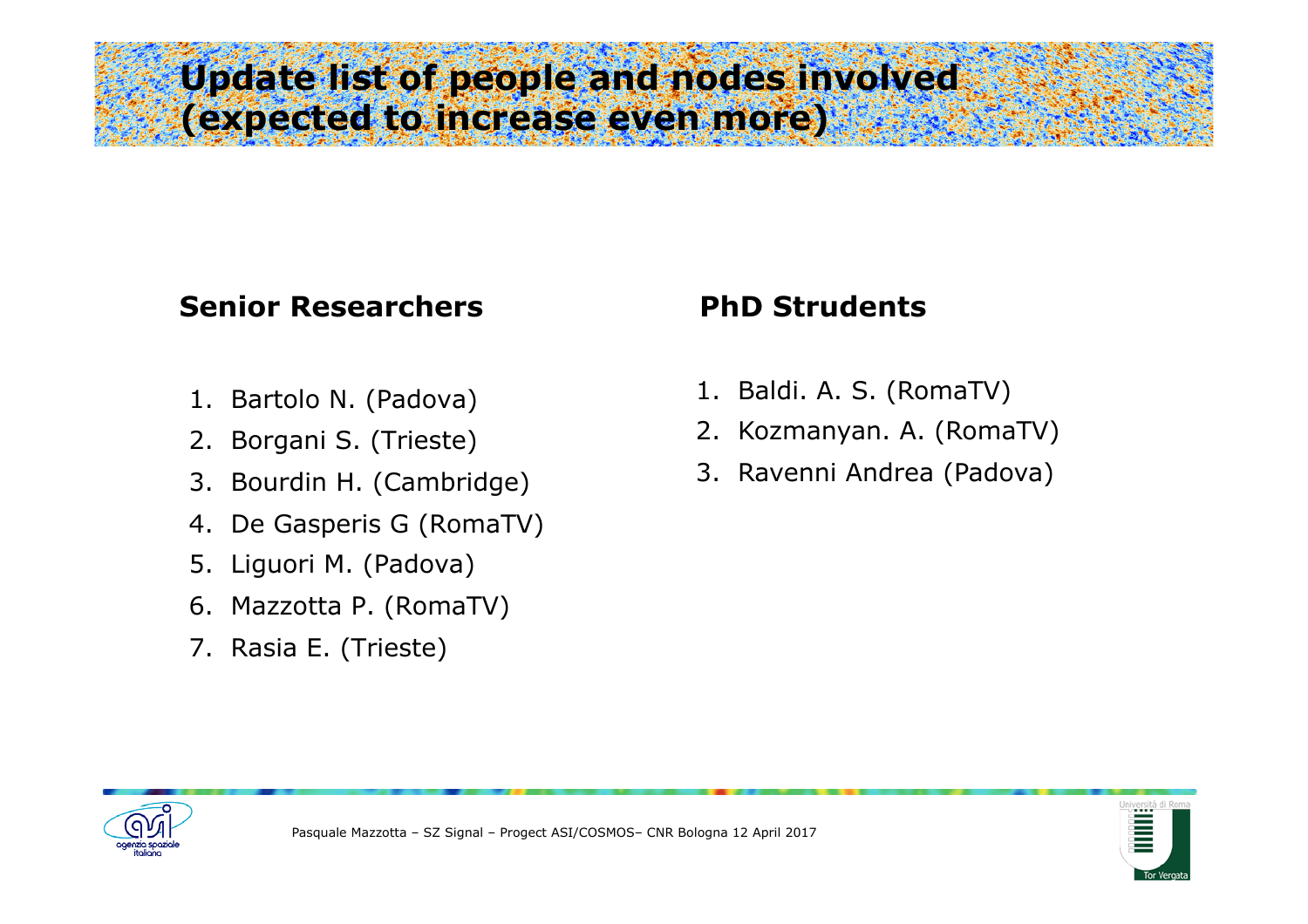# **Project timeline and current status**

#### **Timeline**

- 1. First Year, 1<sup>st</sup> Semester:
	- a. Hydrodynamical simulations
	- b. Development of the fully parametric component separation algorithm, Done!
- 2. First Year 2nd Semester:
	- a. Development and implementation of instrument-optimized denoising algorithm,
	- b. Implementation of curvelet analysis on sky patches.
- 3. Second year, 1<sup>st</sup> Semester:
	- a. Production of idealized maps
	- b. Test and optimization of the Algorithms on Planck data,
	- c. Implementation of Image deconvolution,



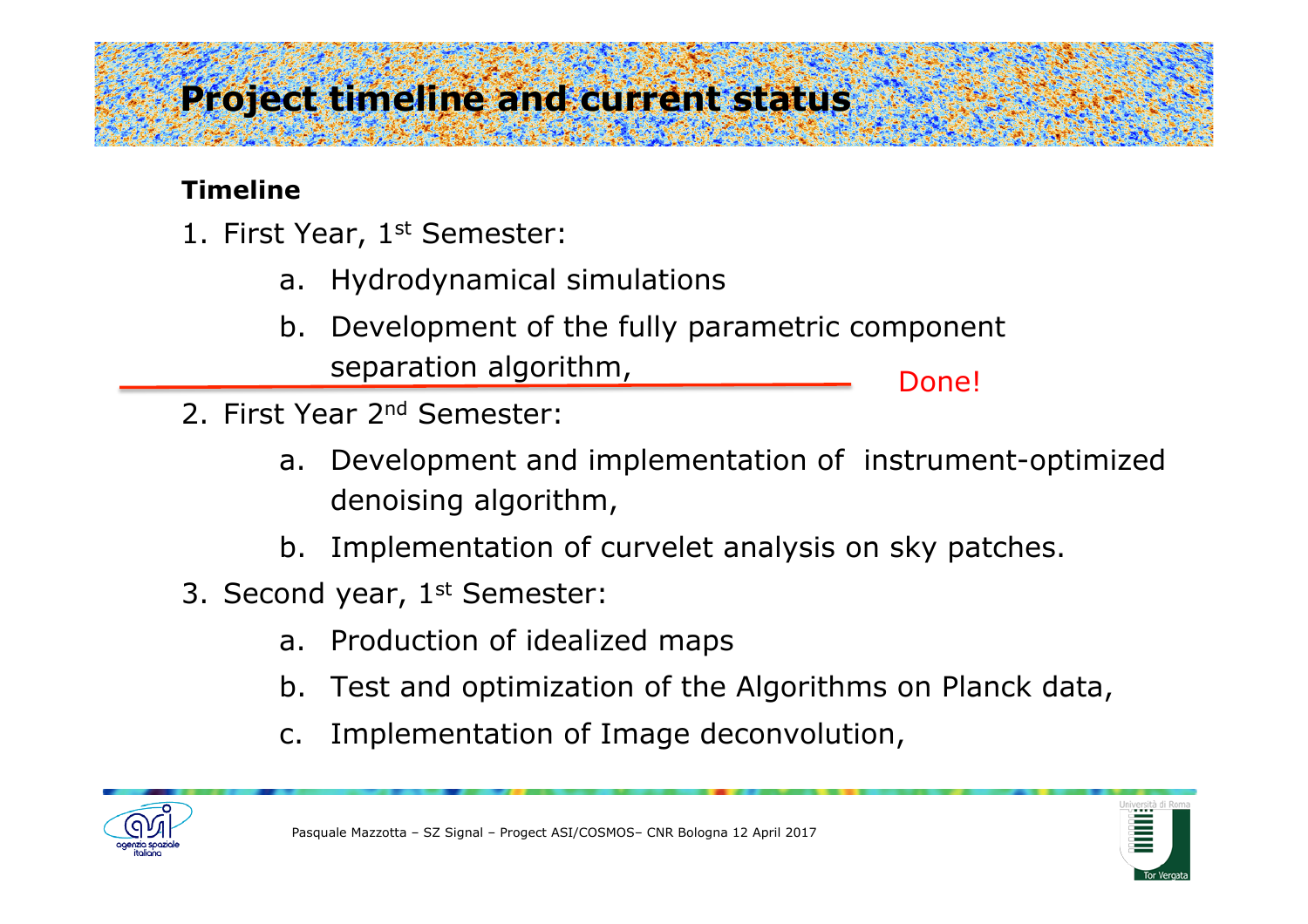## **Project timeline and current status**

#### **Timelines**

- 4. Second year, 2<sup>st</sup> Semester:
	- 4. Production of mock SZ observations
	- 5. Development of new techniques to identify and reconstruct anisotropic features in atmosphere of clusters of galaxies.
- 5. Third year 1<sup>st</sup> Semester:
	- 4. Implementation of the multi-instrument (Space, Ballon-Borne and Ground) SZ signal extraction,
	- 5. Extension of the algorithm on the celestial sphere,
- 6. Third year 2st Semester:
	- 4. Extension of the algorithm for the component separation of polarization maps.

# **Slightely ahead of schedule**